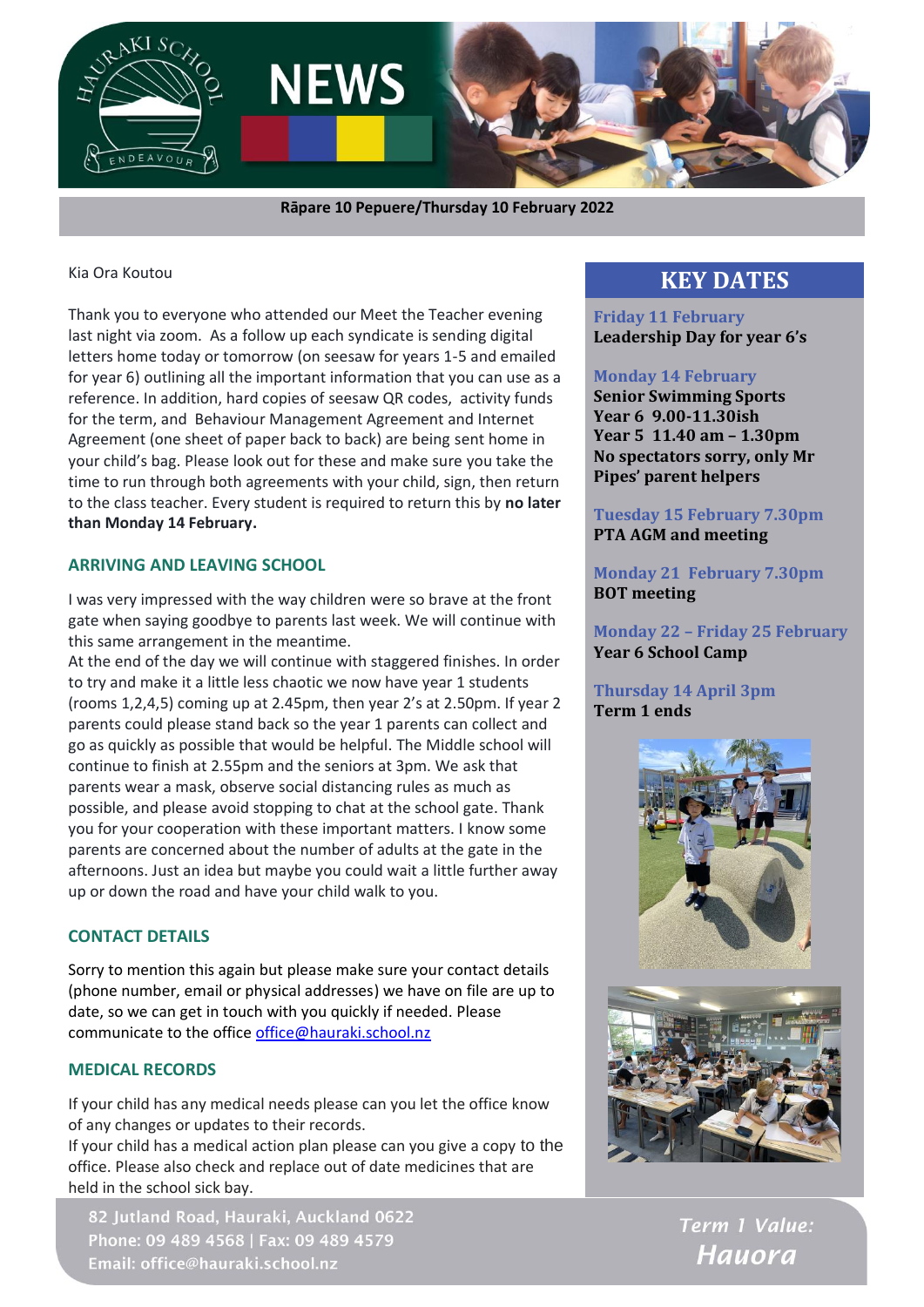### **NEWSLETTERS**

Our school app is up and running. You can view newsletters and teachers' contacts here. This is also the best way to log a student's absence. We also use this app to send alerts. We encourage you to download it from the app store if you haven't already done so.



### **CAMP MEETINGS**

Mr Pipes held a camp meeting last night for year 6 parents. If anyone has any further questions please do not hesitate to contac[t chris@hauraki.school.nz](mailto:chris@hauraki.school.nz) We look forward to all year 6 students attending.

### **DEVICES**

During lockdown some families borrowed school computers/iPad. A few of these are yet to come back. Please can these be returned immediately to the class teacher or the office. Many thanks.

### **CHESS**

On line chess classes are taking place instead of Wednesday morning sessions at school. If you're interested in enrolling please see details below:

ALL classes take place after school on Mondays and Thursdays 4:30pm - 5:30pm. This class suits all students. Students will need to know how the pieces move.

Each class will present a fun and instructive game of chess where you can solve puzzles along the way. The game will feature two interesting characters, loads of tactics and awesome attacks on the king.

Students will also have the opportunity to play two tournament games against other students in the class. The class fees are: \$20 per session.

For more details emai[l paul@chesspower.co.nz](mailto:paul@chesspower.co.nz)

### **ROAD SAFETY**

This week we have had a few people not using the crossing and/or parking on yellow lines or across driveways. Please note the following:

- If you're wanting to get to the other side of the road you must use the school crossing when in operation.
- Please do **not** park on yellow lines, not even momentarily to drop off or pick up children or park across driveways and on corners. These are strictly prohibited.
- 安全小提示:
- **1.** 為了您和孩子的安全,請您使用人行道過馬路。為孩子樹立一個良好的榜樣,是我們共同的職責。
- **2.** 請切勿在早上 **8** 點至下午 **5** 點之間將私家車開入校園。所有接送孩子的車輛必須停在學校外面的街道 上。謝謝大家的合作。

#### **LUNCH ORDERS**

Please note that lunches can be ordered via kindo in the same way as last year. See the menu here. [View Menu here](https://sender2.zohoinsights-crm.com/ck/2d6f.327230a/60739a30-82f5-11ec-96c4-525400d6cd4f/ebe09219c6522e3f3da8ae95ea04797af9173e6e/2?e=o572ItoKiHEZtvO4XuqiIPT9eEJz5Of7cfHDiPiTUBNJBmDE%2FQhQUMoidrXzN8ACuRsHpeYbxQzWC3R0T1v3Gw%3D%3D)

Please note that there is no sushi in term 1.







Term 1 Value: **Hauora**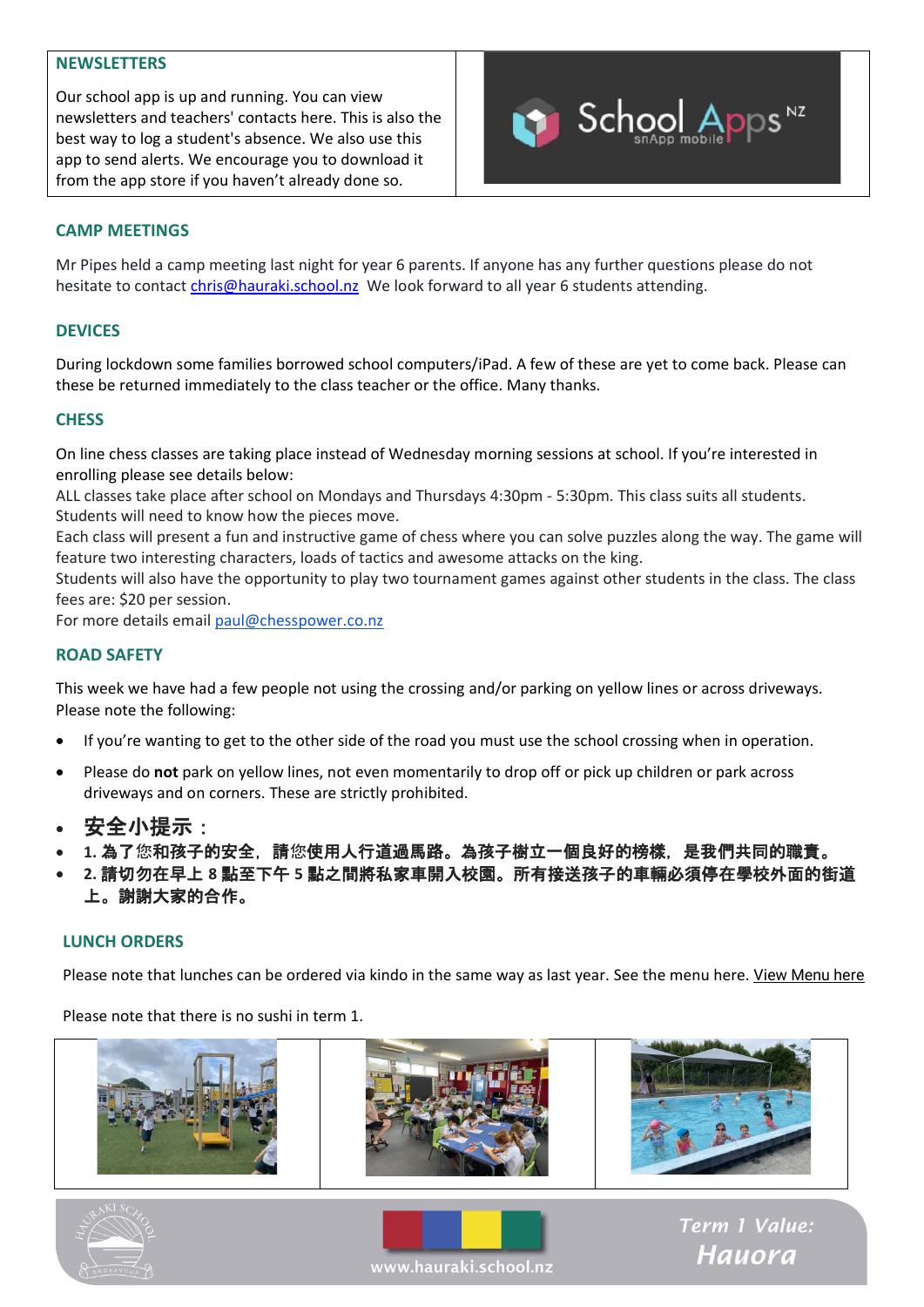# **SPORTS**

### **Basketball**

**WHO:** Years 4, 5, 6

**WHEN:** Thursdays after school for Term 1 and 2

**WHERE:** North Shore YMCA

**HOW TO REGISTER:** Fill out the online form using the link below. Please note that the form must be filled in no later than Thursday 17th February 2022.

**LINK:** <https://forms.gle/Jh61zqQkxiSj31qn8>

### **PTA NEWS**

### A note from Bianca Cornforth, PTA Chair

Please note that the AGM and first PTA meeting of the year is to be held via zoom next week on Tuesday 15 February at 7.30pm. It would be great to have as many attend as possible. All welcome.

Email HaurakiPTA@outlook.com and ask for details of the Zoom meetings to be held from 7:30 PM Tuesday 15 February.

A PTA newsletter has been sent out separately this week via the class rep system. It gives lots of great information so it would be very much appreciated if you could please read it.

### **DOGS**

A sign at the school gate indicates that dogs are not allowed on the school grounds, This applies 24/7. Thank you for your cooperation with this.

### **WORD ON COMMUNICATION**

This school newsletter is our main avenue for communication and will be sent to you via email every second Thursday. Virtually all information we want to convey is in there so we would really appreciate you reading it to keep abreast with school happenings and so your child does not miss out on important opportunities. Newsletters are also on the school website as are key dates.

Nga mihi nui. Clarinda Franklin Principal

# **COMMUNITY NOTICES**

#### **Kumon**

Back to school with confidence! Kumon Mathematics and English focuses on students' fundamental literacy and numeracy skills, the building blocks for later learning. Contact us to discuss how we can help your child have a bright 2022. Ph: 021 167 0019, Julie Chan Instructor Forrest Hill & Takapuna Education Centres.





Term 1 Value: **Hauora** 

www.hauraki.school.nz